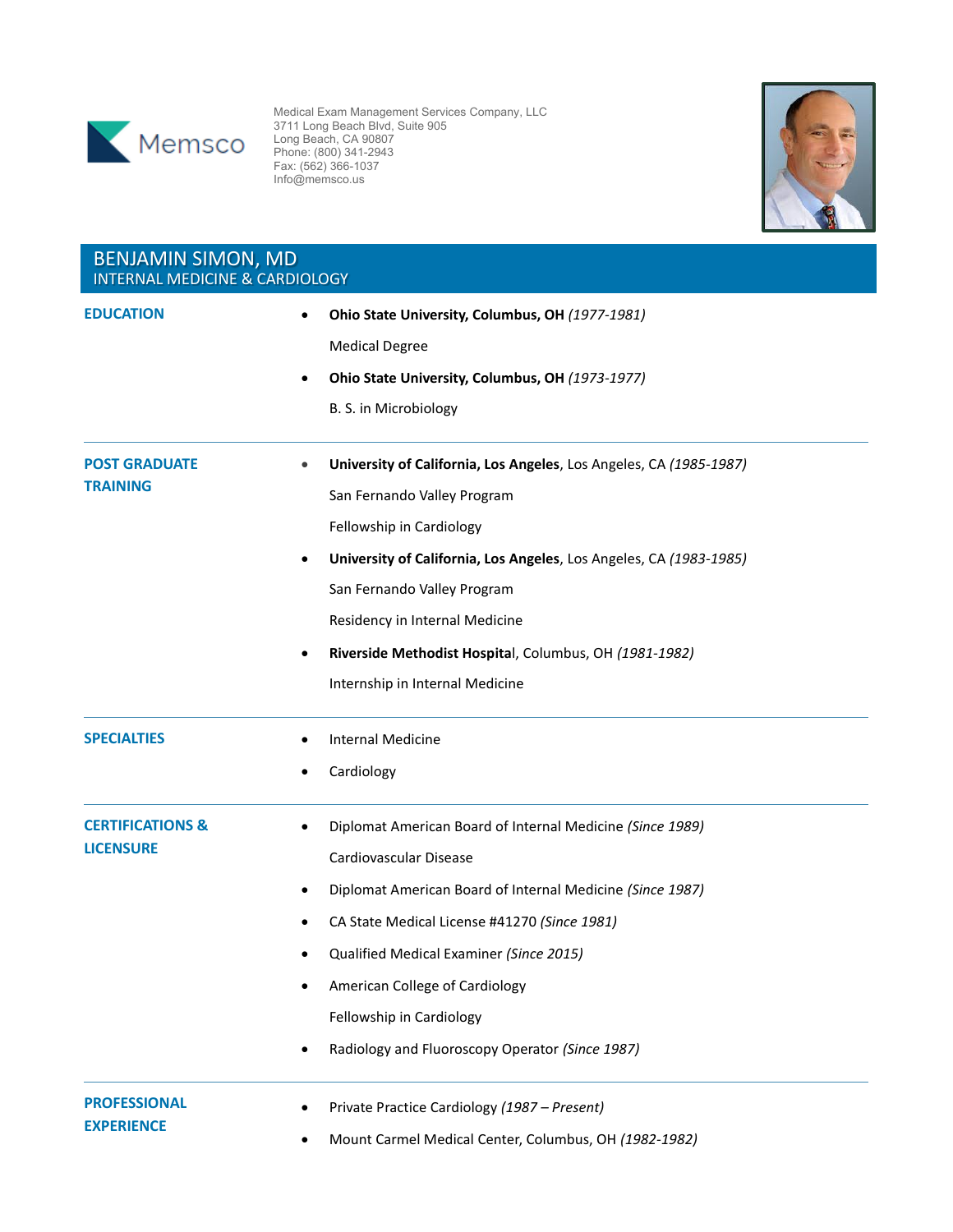| <b>ADMINISTRATIVE</b><br>Motion Picture and Television Hospital (2008-2010)<br><b>RESPONSIBILITIES</b><br>Member-at-large of Medical Executive Committee<br>Providence Tarzana Medical Center (2007-Present)<br>٠<br>Director of Cardiovascular Services<br>Encino-Tarzana Medical Center (2007-2010)<br>٠<br>Chair of Division of Cardiology<br>Motion Picture and Television Hospital (2006-2008)<br>٠<br>Vice Chair of Department of Medicine<br>Encino-Tarzana Regional Medical Center (2004-2006)<br>Governing Board<br>Encino-Tarzana Regional Medical Center (2001-2003)<br>Member at large of Medical Executive Committee<br>Medical Staff Encino- Tarzana Regional Medical Center (2003-2005)<br>$\bullet$<br>Treasurer<br>Encino-Tarzana Regional Medical Center (1993-2014)<br>Chairman of Critical Care<br>Encino-Tarzana Regional Medical Center (1991-2014)<br>Director of Telemetry Unit<br>Encino Hospital (1992-2014)<br>Chairman of ICU Committee<br>Encino-Tarzana Regional Medical Center (1990-2014) | <b>TEACHING</b><br><b>APPOINTMENTS</b> | UCLA/San Fernando Valley Fellowship Program (1996-1998)<br>Director Pacemaker Clinic, Sepulveda VA<br>UCLA (1988-1998)<br>Clinical Assistant Professor of Medicine<br>UCLA (1987-1988)<br>Clinical Instructor |
|---------------------------------------------------------------------------------------------------------------------------------------------------------------------------------------------------------------------------------------------------------------------------------------------------------------------------------------------------------------------------------------------------------------------------------------------------------------------------------------------------------------------------------------------------------------------------------------------------------------------------------------------------------------------------------------------------------------------------------------------------------------------------------------------------------------------------------------------------------------------------------------------------------------------------------------------------------------------------------------------------------------------------|----------------------------------------|---------------------------------------------------------------------------------------------------------------------------------------------------------------------------------------------------------------|
|                                                                                                                                                                                                                                                                                                                                                                                                                                                                                                                                                                                                                                                                                                                                                                                                                                                                                                                                                                                                                           |                                        | Director of CVICU                                                                                                                                                                                             |